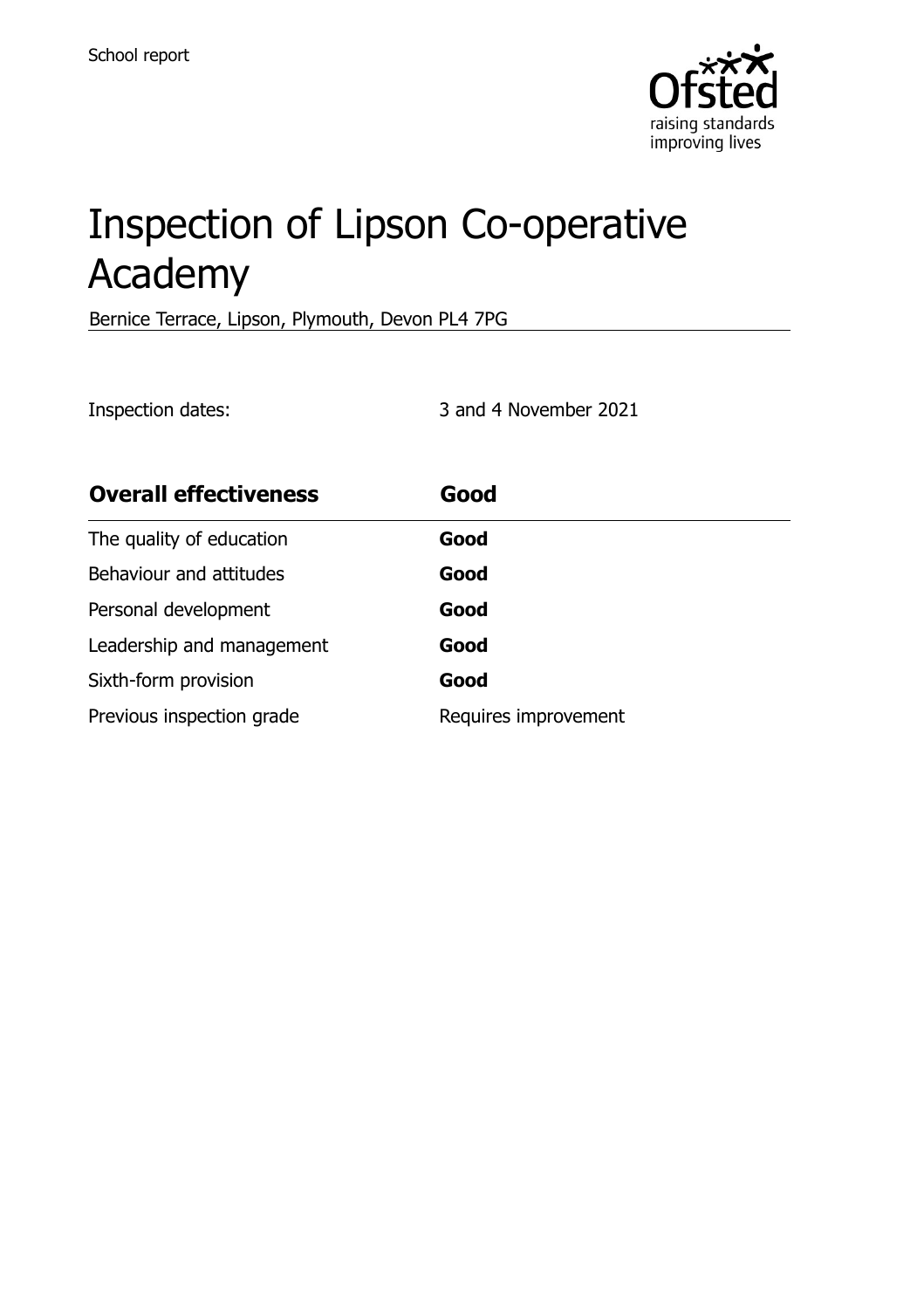

### **What is it like to attend this school?**

Pupils respond well to the high expectations that staff have of their behaviour. Poor behaviour is dealt with effectively. Pupils enjoy their lessons and most engage well with learning in the wide variety of subjects on offer.

The school's expectation of kindness from staff and pupils is evident in and out of lessons. Pupils do not think bullying happens often, but most say if it does, it is dealt with effectively.

Most pupils attend school regularly and are punctual. Pupils feel safe. They know how to stay safe online and why their 'digital footprint' matters. Pupils remember what they have been taught about issues like sexual harassment, consent and healthy relationships. They value opportunities to learn about personal safety. One pupil summed up the opinions of many by saying, 'The experience here is about more than just getting the grades you need; they want you to become better citizens.'

Pupils have many opportunities to develop as individuals. Sports, music, drama and other clubs are well attended, including by many who are disadvantaged. Pupils are encouraged to take an active part in the school through the 'Student Parliament', by becoming prefects or helping to run clubs. Enrichment opportunities for sixth-form students include helping younger pupils with extra-curricular activities.

#### **What does the school do well and what does it need to do better?**

Since the previous inspection, senior leaders have strengthened the leadership of subjects. As a result, the curriculum is thoughtfully sequenced across all subjects. This helps pupils gain the key knowledge they need for the next stages in learning. However, teaching does not always allow pupils to fully develop their understanding. Pupils with special educational needs and/or disabilities (SEND) and those who are disadvantaged learn successfully.

Teachers make regular checks on pupils' learning and most gaps in knowledge are closed when they are identified. Pupils understand why they should read regularly but few say they do so out of lessons. However, for some pupils, particularly those who are disadvantaged, gaps remain where they have not attended lessons.

The behaviour of pupils is now a strength of the school. Leaders have developed clear and well-understood systems to address poor behaviour. Pupils' conduct in lessons and around the school site is calm and orderly. There has been a significant shift in the culture of the school. Staff and pupils, particularly students in the sixth form, feel the school has improved since the last inspection.

Leaders' sustained focus on staff's development is leading to a solid understanding of how teachers can help pupils to make progress. Effective training for staff means there is consistency in how teaching methods are being used across the school.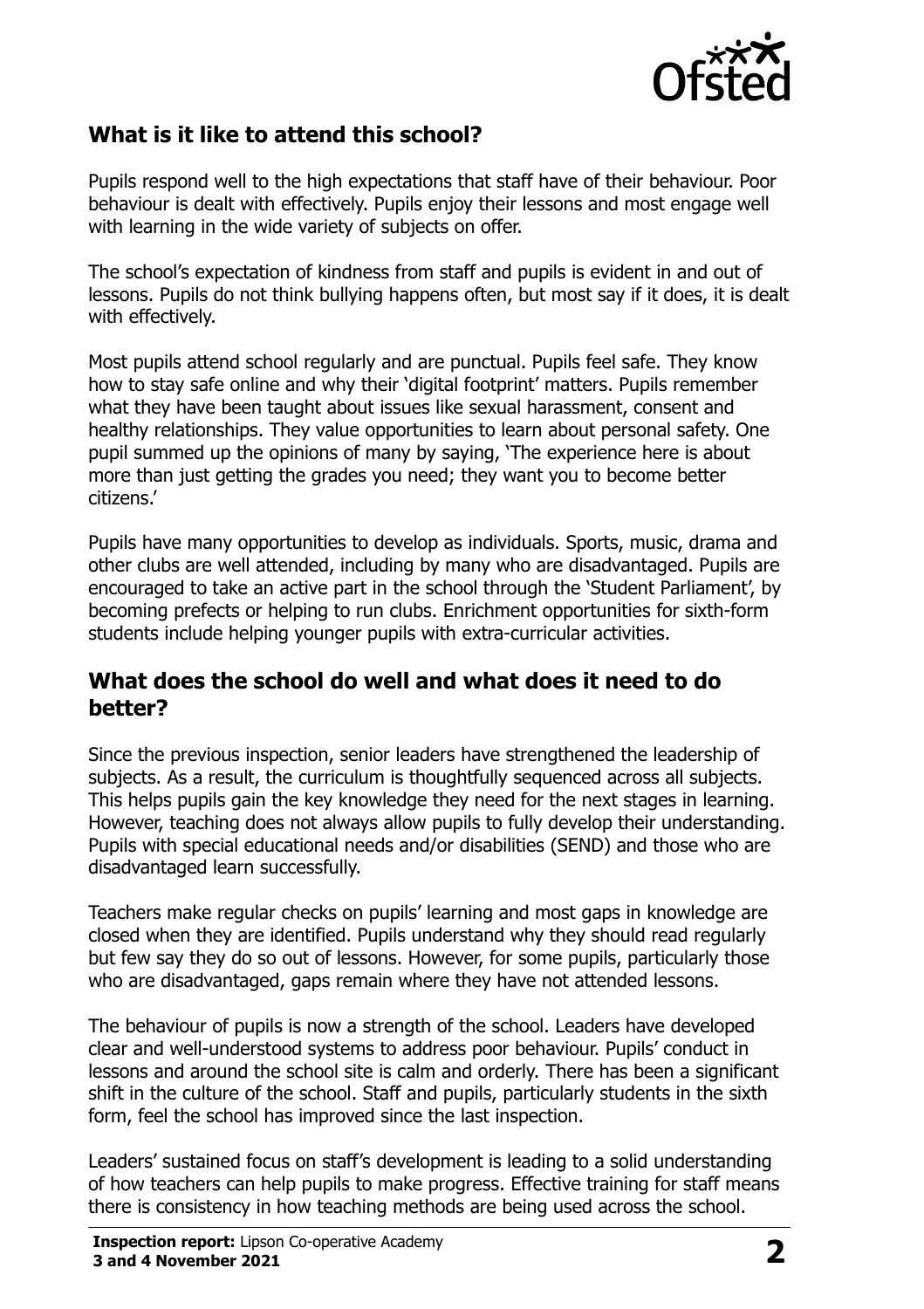

Pupils appreciate the extra support they receive to achieve well. For example, there is a 'Study Café', an after-school club for Year 11 pupils to support revision. The 'IStudy Centre' supports the development of independent study skills for students in the sixth form.

Leaders, including trustees, are clear on what they are trying to achieve and why. There is a strong sense of moral purpose that puts disadvantaged pupils and those with SEND at the heart of the school's work. This is evident in classrooms, as well as in the school's plans and policies. Leaders consider teachers' workload and ensure that formal assessments are manageable. However, leaders' analysis of patterns of attendance is not precise enough.

Leaders have ensured that an effective careers programme is in place. The school meets the requirements of the Baker Clause, which requires schools to provide pupils in Years 8 to 13 with information about approved technical education qualifications and apprenticeships.

## **Safeguarding**

The arrangements for safeguarding are effective.

Leaders are proactive in making sure pupils are safe, with a well-planned curriculum to support this. Staff receive regular training focusing on local and national priorities. Staff understand their responsibilities and feel well supported by the safeguarding team. Any concerns reported by staff are acted on promptly, and the school works well with a variety of agencies and the local authority to support pupils.

### **What does the school need to do to improve?**

#### **(Information for the school and appropriate authority)**

- **Pupils know that reading is important, but most are not keen to do so. This limits** their exposure to a broad range of ideas and to vocabulary that would deepen their learning. Leaders need to ensure pupils read widely and often.
- Sometimes, teaching does not allow pupils to extend their knowledge as far as they could. Leaders needs to ensure that the implementation of the curriculum enables pupils to develop a rich body of knowledge.
- Leaders analyse a range of data relating to many aspects of the school. However, they do not always identify the underlying causes of patterns they find. Leaders need to ensure that they accurately identify issues shown in their analysis so that they can be proactive in spotting areas for development, especially in relation to attendance.

### **How can I feed back my views?**

You can use [Ofsted Parent View](http://parentview.ofsted.gov.uk/) to give Ofsted your opinion on your child's school, or to find out what other parents and carers think. We use information from Ofsted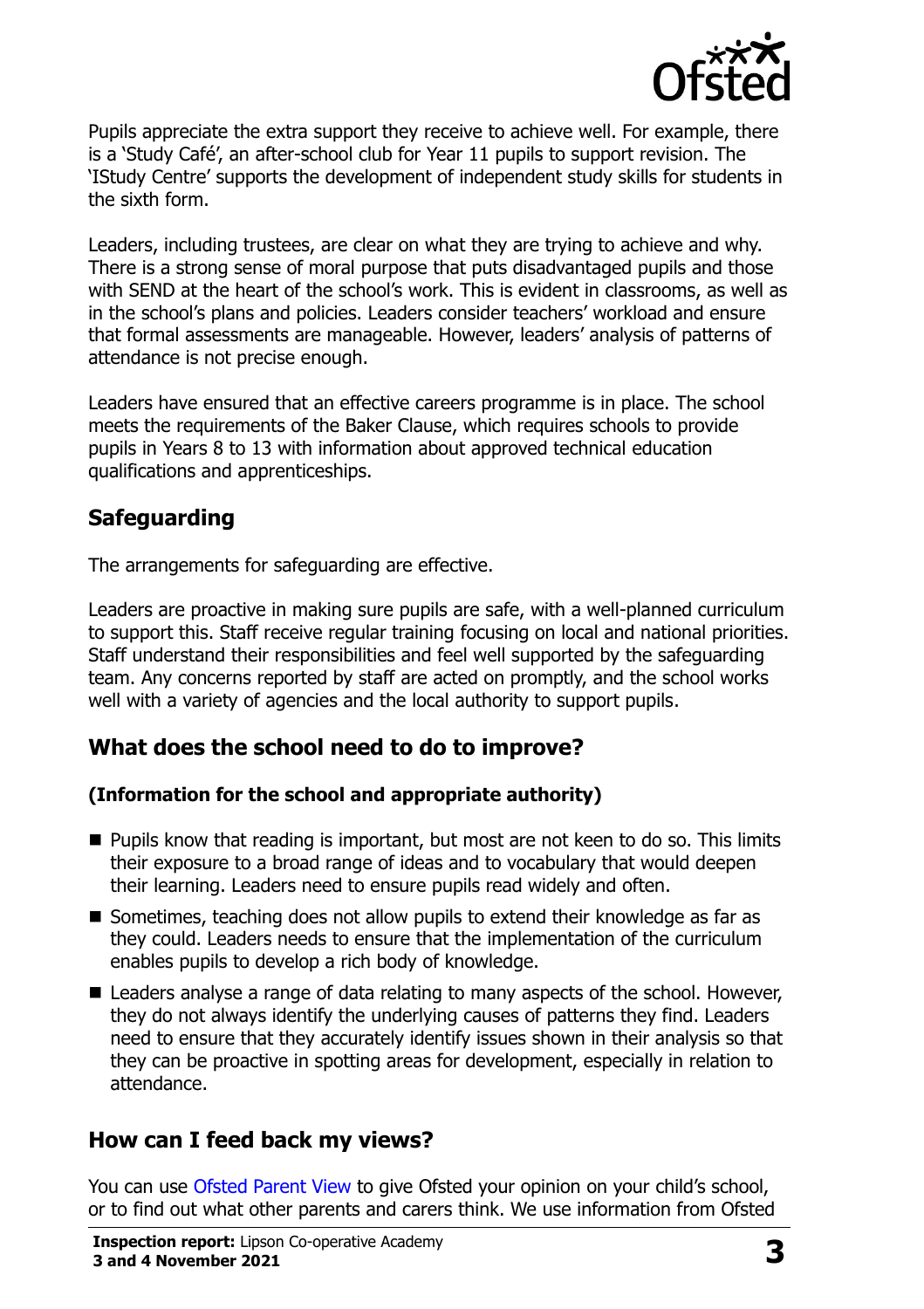

Parent View when deciding which schools to inspect, when to inspect them and as part of their inspection.

The Department for Education has further quidance on how to complain about a school.

If you are the school and you are not happy with the inspection or the report, you can [complain to Ofsted.](http://www.gov.uk/complain-ofsted-report)

# **Further information**

You can search for [published performance information](http://www.compare-school-performance.service.gov.uk/) about the school.

In the report, '[disadvantaged pupils](http://www.gov.uk/guidance/pupil-premium-information-for-schools-and-alternative-provision-settings)' refers to those pupils who attract government pupil premium funding: pupils claiming free school meals at any point in the last six years and pupils in care or who left care through adoption or another formal route.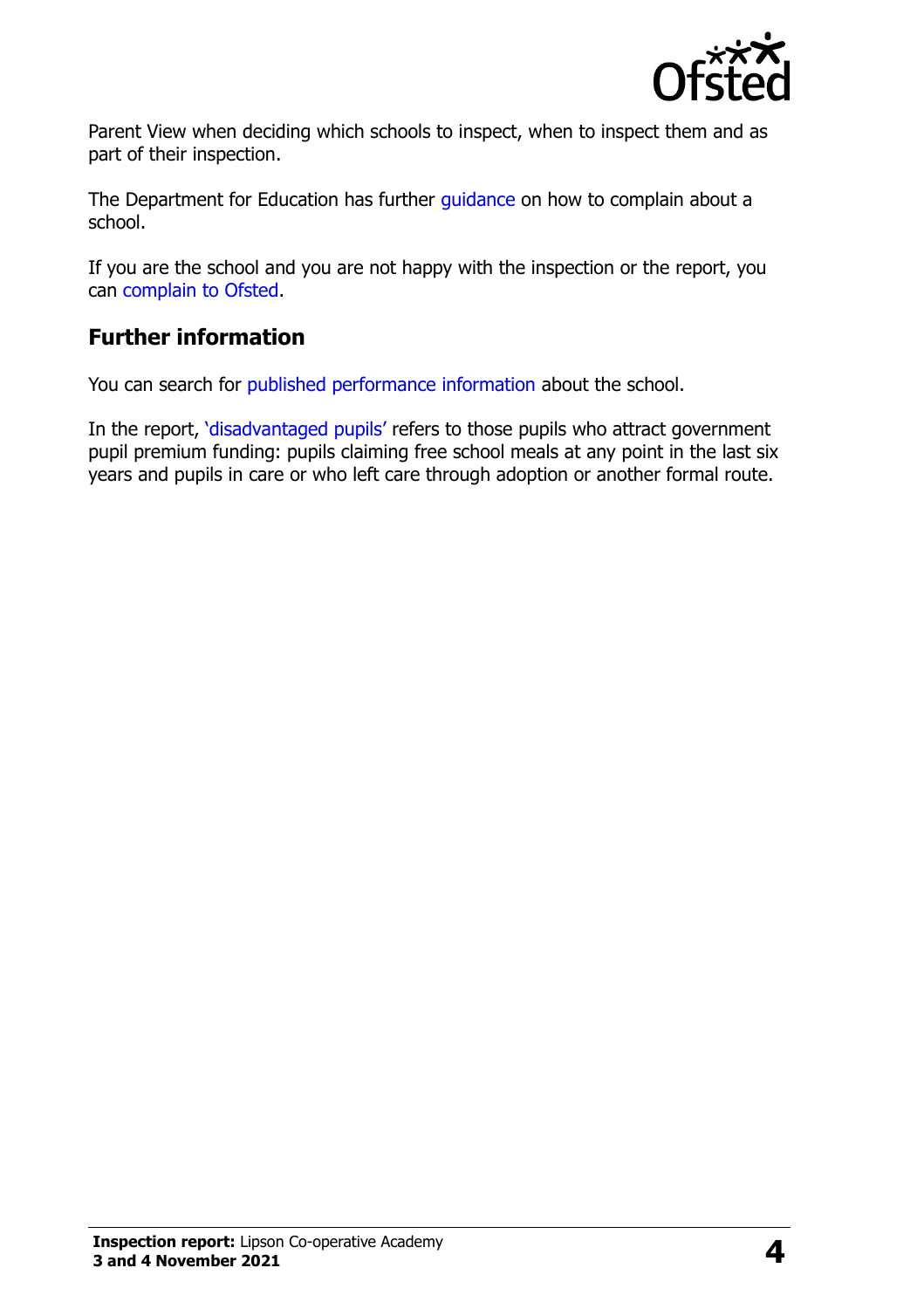

#### **School details**

| Unique reference number                            | 136668                                                                  |  |
|----------------------------------------------------|-------------------------------------------------------------------------|--|
| <b>Local authority</b>                             | Plymouth                                                                |  |
| <b>Inspection number</b>                           | 10207204                                                                |  |
| <b>Type of school</b>                              | Secondary comprehensive                                                 |  |
| <b>School category</b>                             | Academy converter                                                       |  |
| Age range of pupils                                | 11 to 18                                                                |  |
| <b>Gender of pupils</b>                            | Mixed                                                                   |  |
| <b>Gender of pupils in sixth-form</b><br>provision | Mixed                                                                   |  |
| Number of pupils on the school roll                | 1,086                                                                   |  |
| Of which, number on roll in the<br>sixth form      | 233                                                                     |  |
| <b>Appropriate authority</b>                       | Board of trustees                                                       |  |
| <b>Chair of trust</b>                              | Kevin Bishop                                                            |  |
| <b>Headteacher</b>                                 | <b>Martin Brook</b>                                                     |  |
| Website                                            | www.lipsonco-operativeacademy.coop/                                     |  |
| Date of previous inspection                        | 24 and 25 September 2019, under<br>section 5 of the Education Act 2005. |  |

### **Information about this school**

- Lipson Co-operative Academy is a large secondary school.
- A much larger proportion of pupils than the national average is eligible for free school meals. Similarly, there is a larger proportion of pupils with SEND or an education, health and care plan.
- The school uses alternative provision at Breakwater and Marine Academy Plymouth.

### **Information about this inspection**

The inspectors carried out this inspection under section 5 of the Education Act 2005.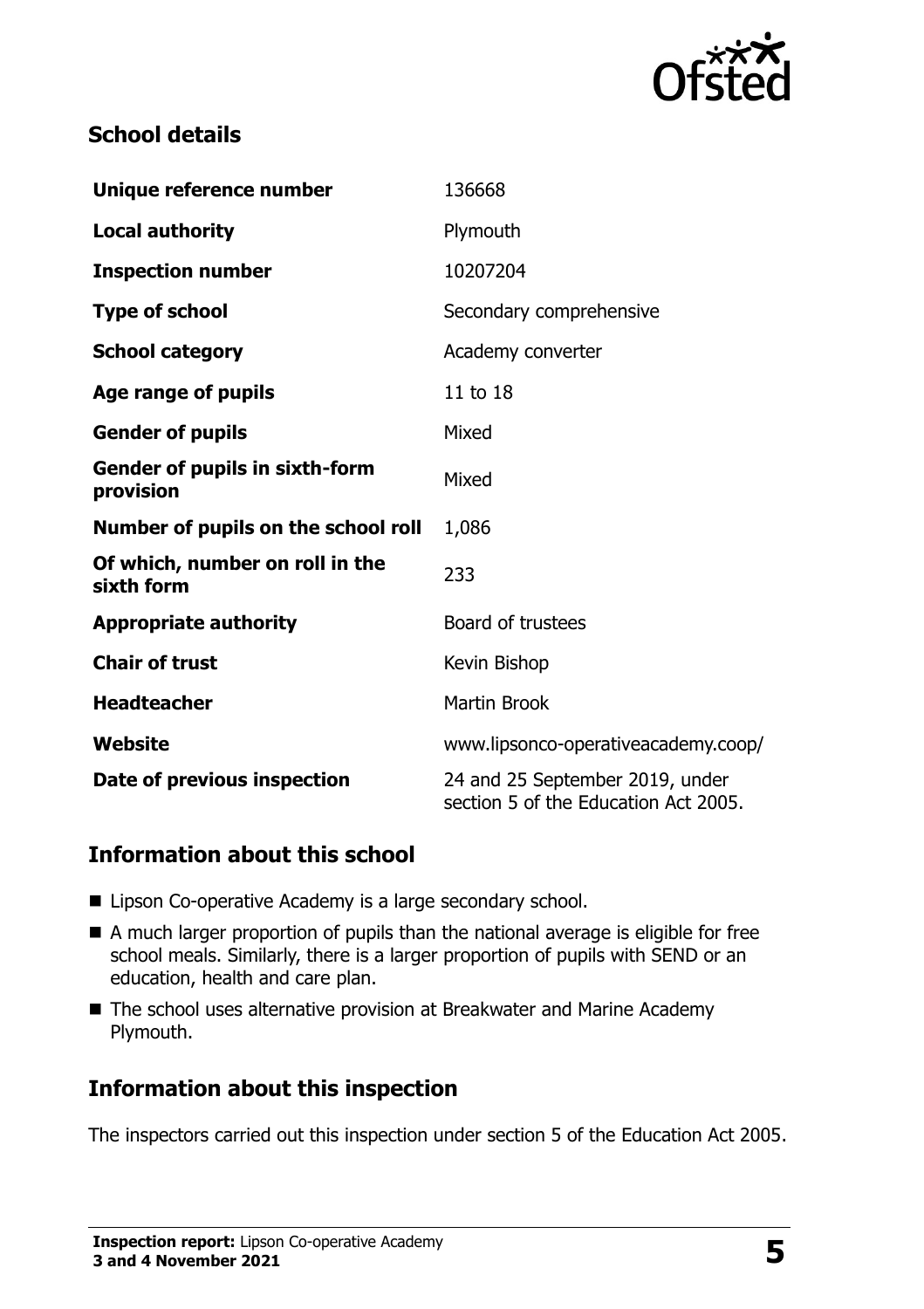

This was the first routine inspection the school received since the COVID-19 pandemic began. Inspectors discussed the impact of the pandemic with school leaders and have taken that into account in their evaluation.

- Inspectors met with the headteacher, senior leaders and trustees. Meetings were also held with curriculum leaders, heads of year, teachers (including early career teachers) and the special educational needs coordinator.
- Inspectors met with the designated safeguarding lead, examined school records and discussed safeguarding cases.
- Inspectors completed deep dives in the following subjects: English, science, physical education and history. For each deep dive, inspectors met with subject leaders, looked at curriculum plans, visited lessons, spoke to teachers, spoke to pupils about their learning and looked at samples of pupils' work.
- Inspectors considered the responses to the online survey, Ofsted Parent View, and the views of staff and pupils in Ofsted's online surveys.

#### **Inspection team**

| Sarah Favager-Dalton, lead inspector | Her Majesty's Inspector |
|--------------------------------------|-------------------------|
| Andrew Lovett                        | Ofsted Inspector        |
| <b>Tracey Reynolds</b>               | Her Majesty's Inspector |
| Jen Gibbs                            | Her Majesty's Inspector |